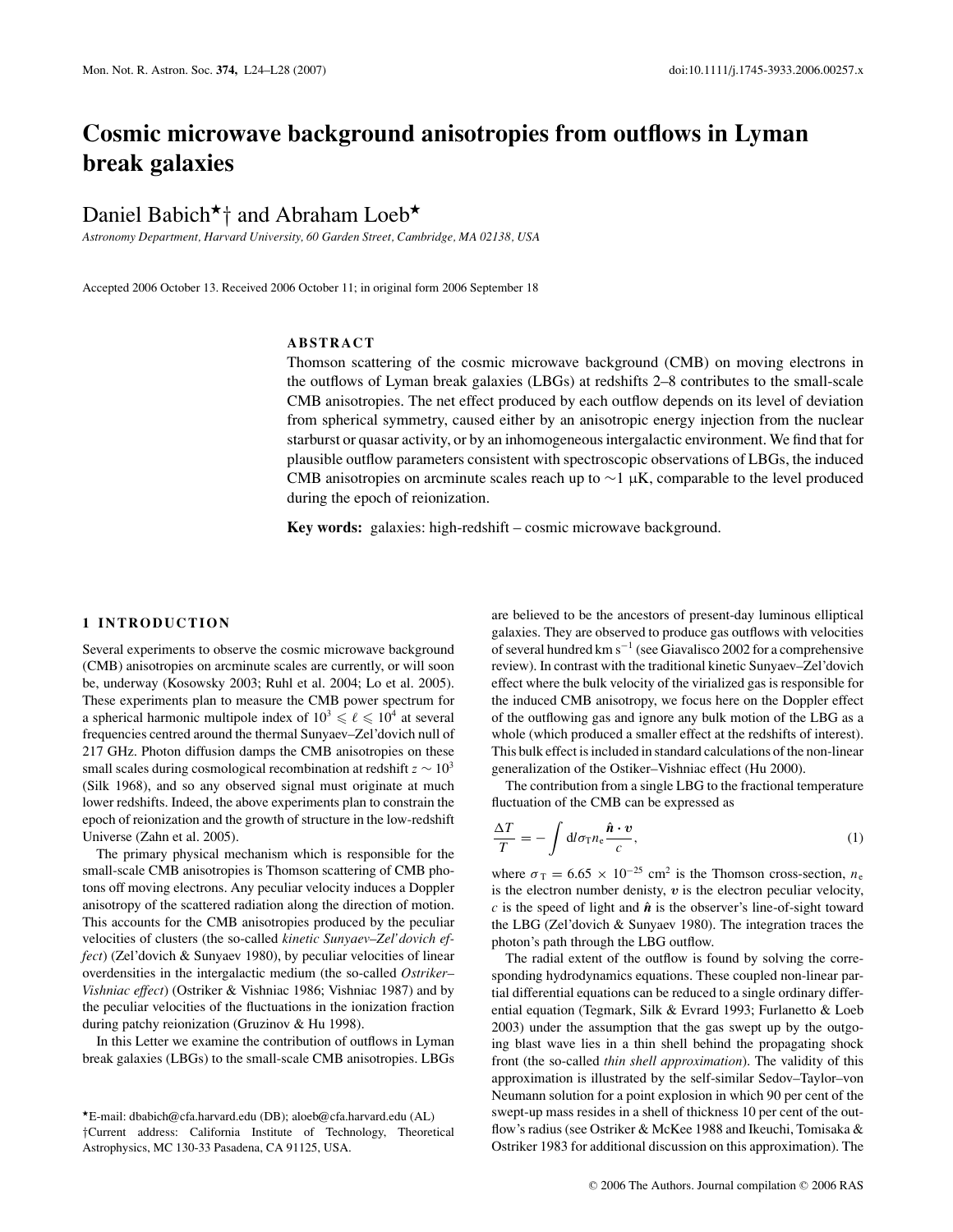thin shell approximation allows us to treat the radiative transfer of CMB photons through the shock front in a plane parallel geometry. When the thickness of the shock front is small compared with the shock front's radius of curvature, the path length through the shock front can be expressed as

$$
\delta l \approx \frac{\delta R}{|\hat{\boldsymbol{n}} \cdot \hat{\boldsymbol{v}}|},\tag{2}
$$

where  $\delta R$  is the thickness of the shock front. Using conservation of mass and the density compression ratio for a strong adiabatic shock, one gets  $\delta R/R = (\gamma - 1)/(3\gamma + 3)$ , where *R* is the radius of the outflow and  $\gamma$  is the adiabatic index of the gas (Ostriker & McKee 1988).

Within the thin shell approximation, the line-of-sight integration in equation (1) is simplified to

$$
\left(\frac{\Delta T}{T}\right)_i = -\frac{\sigma_\text{T} \,\delta R}{c} [n_\text{e}(\mathbf{r}_1)v(\mathbf{r}_1) - n_\text{e}(\mathbf{r}_2)v(\mathbf{r}_2)],\tag{3}
$$

where  $r_1$  and  $r_2$  are the location, in a coordinate system centred on the LBG, on the shock front where the line-of-sight respectively enters and exits the shock front. The subscript *i* labels the contribution from a particular LBG.

If the outflow is spherically symmetric then there is an exact cancellation of the anisotropies produced at the entry and exit points of the line-of-sight through the LBG shock front.<sup>1</sup> However, observations of low-redshift starburst galaxies, which serve as analogs of the higher redshift LBGs, show evidence for highly non-spherical outflow geometries (Martin 1999). It is therefore reasonable to expect that the early stages of LBG outflows, whether they are driven by starburst or quasar activity,<sup>2</sup> would produce CMB anisotropies.

For simplicity, we will assume that the outflow is axisymmetric about some axis  $\hat{z}$  (possibly the rotation axis of the galactic disc or possibly the jet axis of a central quasar) and expand both the outflow velocity and shock front density in Legrendre polynomials,  $v(r) = \hat{r} \sum_{\ell} v_{\ell}(r) P_{\ell}(\hat{z} \cdot \hat{r})$  and  $n_{e}(r) = \sum_{\ell} n_{\ell}(r) P_{\ell}(\hat{z} \cdot \hat{r})$ , where we have assumed that the velocity field is radial ( $\hat{v} \equiv \hat{r}$ ). Even if the outflow began highly collimated, it will eventually isotropize as it propagates into the intergalactic medium (IGM; an analogous tendency exists in relativistic flows, see Ayal & Piran 2001). On longer time-scales, IGM inhomogeneities, such as filaments and voids, will once again make the outflows non-spherical. Numerical simulations are needed in order to properly model these effects. Here we parametrize the level of asphericity in the outflow by a coefficient  $\epsilon$  (see equation 7 below).

The outline of this Letter is as follows. In Section 2 we analyze the CMB anisotropy induced by a single LBG with an arbitrarily non-spherical outflow. In Section 3 we calculate the resulting CMB power spectrum. In Section 4 we present numerical results and in Section 5 we summarize our conclusions. Throughout our discussion, we will assume the *WMAP*3 cosmological model (Spergel et al. 2006).

# **2 SINGLE LBG SIGNAL**

The signal along a given line-of-sight includes contributions from LBGs with different masses, outflow ages, orientations of the outflow symmetry axis and line-of-sight impact parameters. For simplicity, we begin by analyzing the expectation value for LBGs formed at a certain redshift and of certain mass and age. Because the net effect from a single LBG can be either positive or negative we will find that the mean of the signal along a given direction is always zero, but a non-zero variance will be produced due to Poisson fluctuations in a manner equivalent to a random walk. The analysis will be performed separately for the distinct cases where either one or two lines of sight intersect the same LBG outflow.

## **2.1 One sightline**

First we consider the case where one line-of-sight intersects a single LBG outflow. Averaging over symmetry axis orientation and impact parameter, the expectation value of the fractional temperature perturbation is

$$
\left\langle \left(\frac{\Delta T}{T}\right)_i \right\rangle = \int d^2 \hat{z} P(\hat{z}) \int d^2 b P(b) \left(\frac{\Delta T}{T}\right)_i.
$$
 (4)

Here  $\hat{z}$  is the symmetry axis of the outflow and  $\hat{b}$  is the impact parameter at which the line-of-sight enters the LBG (see Fig. 1 for definitions of the variables we use in describing the LBG outflow). We assume uniform probability distributions for the symmetry axis orientation,  $P(\hat{z}) = 1/4\pi$ , and for the impact parameter,  $P(\mathbf{b}) =$  $1/\pi R^2$ . Now we change the integration variable from the impact parameter *b* to the location of entrance point of the line-of-sight into the LBG outflow  $\hat{r}$ . Thus, the expectation value defined in equation (4) can be written as

$$
\left\langle \left(\frac{\Delta T}{T}\right)_i \right\rangle = \int_{4\pi} \frac{\mathrm{d}^2 \hat{z}}{4\pi} \int_{2\pi} \frac{\mathrm{d}^2 \hat{r}}{\pi} \left(\frac{\Delta T}{T}\right)_i, \tag{5}
$$



Figure 1. Schematic illustration of the geometry for a single LBG outflow. The black circle represents the shock front, the orange arrow labelled  $\hat{n}$  is the line-of-sight from the observer, the red arrows labelled  $r_1, r_2$  are the entry and exit points of the line-of-sight on the outflow, the blue arrow labelled *z* is the symmetry axis of the outflow and the green arrow labelled *b* is the impact parameter of the line-of-sight.

<sup>&</sup>lt;sup>1</sup> Note that even if the outflow had a perfect spherical shape, the finite lightcrossing time through the outflow would produce a net non-zero signal because the flow parameters are time-dependent. This effect would produce a signal  $\sigma_{\text{T}} n_e R(\Delta v)/c \sim \sigma_{\text{T}} n_e (dv/dt) (R/c)^2$  that is extremely small and is ignored here.

<sup>&</sup>lt;sup>2</sup> In this Letter we will only include the feedback driven by supernovae. Energy input from quasars will lead to enhancements in the bubble size and outflow velocity [see Furlanetto & Loeb (2001) for a description of quasar outflows].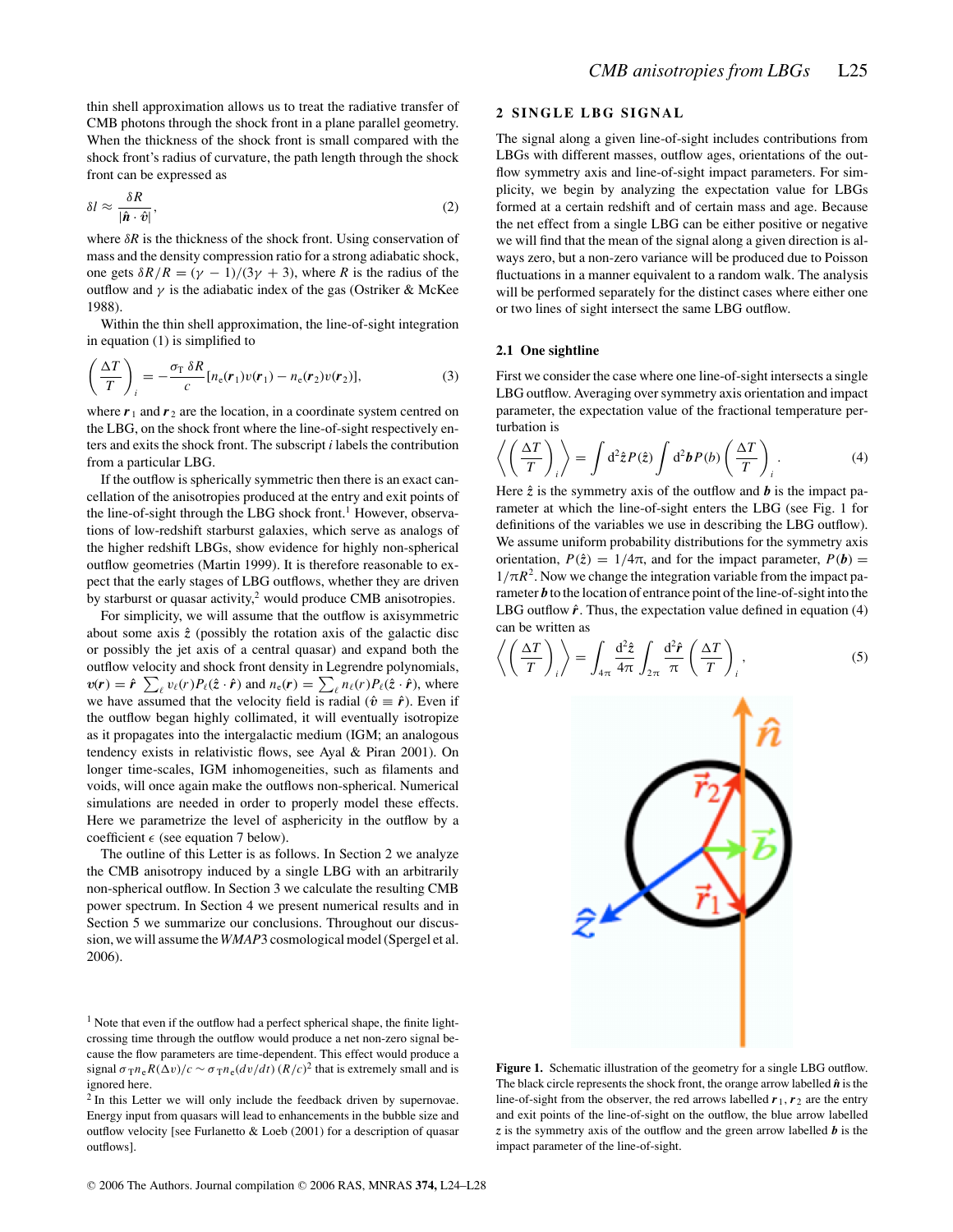where the integration over the location of the impact parameter is restricted to a single hemisphere. Performing this integration we find that the signal vanishes on average, as expected from the fact that the net signal for a given LBG is just as likely to be negative as it is to be positive.

There will be a non-zero contribution from a given LBG since the induced anisotropies will be different at the entry and exit points of the line-of-sight through the shock front. Because the LBG symmetry axes is randomly oriented with respect to the direction of the observer, the signal vanishes once the average over this direction is done. This implies that the mean signal and therefore the one-point function vanishes. We are ultimately interested in the two-point correlation function and the related power spectrum. There are two contributions to the power spectrum (Cooray & Sheth 2002). The first is a clustering (two halo) term, originating from the correlated perturbations in the cold dark matter density produced during inflation. The second is a Poisson (one halo) term, originating from Poisson fluctuations in the number density of haloes. The one-point function vanishes because net temperature anisotropy produced by a given LBG is uncorrelated with the signal from other LBGs along the line-of-sight. The clustering term only implies that the number density of LBGs nearby another LBG is greater than average, not that the symmetry axes are somehow correlated.<sup>3</sup> As there is no correlation in the signals between the two distinct lines-of-sight, there will be no contribution to the resulting CMB power spectrum from a clustering term.

#### **2.2 Two sightlines**

For a single sightline through each outflow we found that the twopoint correlation function vanishes, as the symmetry axes of LBGs are randomly oriented. When both lines-of-sight intersect the same LBG this cancellation does not take place. The average value of the two-point temperature anisotropy when both lines of sight intersect the same LBG is

$$
\left\langle \left(\frac{\Delta T}{T}\right)_i^2 \right\rangle = \int d^2 \hat{z} P(\hat{z}) \int d^2 \mathbf{b}_1 P(\mathbf{b}_1) \int d^2 \mathbf{b}_2 P(\mathbf{b}_2) \left(\frac{\Delta T}{T}\right)_i^2
$$
\n(6)

Performing the relevant integrations we find a non-zero answer when the product  $n_e(r) v(r)$  has odd parity. The induced fluctuations produced when two lines of sight intersect the same LBG are due to Poisson fluctuations. As mentioned above, we parametrize the deviation from sphericity with a fudge factor  $\epsilon$ . Then the expectation value for two lines-of-sight intersecting the same LBG outflow region is

$$
\left\langle \left(\frac{\Delta T}{T}\right)_i^2 \right\rangle = \sigma_\text{T}^2 n_\text{e}^2 \delta R^2 \frac{\epsilon^2 v^2}{c^2}.
$$
 (7)

# **3 POISSON FLUCTUATIONS**

We have seen that there is an exact cancellation when the two linesof-sight intersect two different LBG outflows and that a non-zero signal arises when the two lines-of-sight intersect a single LBG outflow. Correlations in the one-LBG terms are produced by Poisson fluctuations in the number of intercepted LBGs. We will analyze this effect in two stages: first, we will consider the effect along a given line-of-sight (pencil-beam survey) and then generalize to the case of a finite beam size.

#### **3.1 Pencil beam survey**

The temperature anisotropies induced by LBGs of halo mass between *M* and  $M + dM$ , formed between redshifts  $z_f$  and  $z_f + d z_f$ and scattering the CMB between redshifts  $z$  to  $z + dz$ , is

$$
\frac{\Delta T}{T} = \sum_{n=1}^{\infty} P_{\rm dN}(n_{\rm LBG}) \sum_{i=1}^{n_{\rm LBG}} \left(\frac{\Delta T}{T}\right)_i, \tag{8}
$$

where  $P_N(n_{\text{LBG}})$  is the Poisson probability that  $n_{\text{LBG}}$  LBGs are observed and d*N* is the mean number of LBGs in the redshift interval between *z* and  $z + dz$ ;

$$
dN = \pi R^2 \frac{-cdz}{(1+z)H(z)} \frac{d^2n}{dM dz_f} dM dz_f, \qquad (9)
$$

where  $R$  is the radius of an outflow at redshift  $z$  produced by an LBG of mass  $M$  formed at redshift  $z_f$ . The total signal is found by integrating over d  $M$ , d  $z_f$  and dz. The expectation value toward a given line of sight vanishes because the expectation value for the temperature anisotropy produced by a single LBG vanishes. Nevertheless, the variance of the signal does not vanish due to Poisson fluctuations. For a single sightline through an LBG outflow region the contribution to the temperature anisotropies can be either positive or negative with equal probability, however for two sightlines the contribution is always non-negative. The resultant variance, which is the case of two sightlines at a separation less than the characteristic angular size of LBG outflows, is

$$
\left\langle \left(\frac{\Delta T}{T}\right)^2 \right\rangle = \int dN \left\langle \left(\frac{\Delta T}{T}\right)^2 \right\rangle. \tag{10}
$$

The rms value of the anisotropy can be evaluated in terms of the unknowns and the time-changing Legendre coefficients  $n_{\ell}$  and  $v_{\ell}$ . For simplicity, we adopt the spherically symmetric solution for the shock radius and velocity, and parametrize the degree of asymmetry in the outflow by the fudge factor  $\epsilon$ .

## **3.2 Window function effects**

The average angular size of an LBG outflow  $\bar{\theta}_{LBG} \approx 10$  arcsec is below the resolution of the upcoming generation of experiments, and so we must properly account for the beam's window function. The observed temperature anisotropy will be an average over a window function  $W(\hat{\boldsymbol{n}})$ :

$$
\frac{\Delta \tilde{T}}{T}(\hat{\boldsymbol{n}}) = \int d^2 \hat{\boldsymbol{n}}' W(\hat{\boldsymbol{n}} - \hat{\boldsymbol{n}}') \frac{\Delta T}{T}(\hat{\boldsymbol{n}}').
$$
\n(11)

For simplicity, we will take the window function shape to be a top hat of angular size  $\theta$ , namely  $W(\hat{\boldsymbol{n}}) = 1/\theta^2$  if  $|\hat{\boldsymbol{n}}| \le \theta$ , and  $W(\hat{\boldsymbol{n}}) = 0$ if  $|\hat{\boldsymbol{n}}| > \theta$ .

The variance in an angular aperature defined by the window function,

$$
\left\langle \left(\frac{\Delta \tilde{T}}{T}\right)^2 \right\rangle_{\theta} = \int d^2 \hat{\boldsymbol{n}}_1 d^2 \hat{\boldsymbol{n}}_2 W(\hat{\boldsymbol{n}}_1) W(\hat{\boldsymbol{n}}_2') \left\langle \frac{\Delta T}{T}(\hat{\boldsymbol{n}}_1') \frac{\Delta T}{T}(\hat{\boldsymbol{n}}_2') \right\rangle, \tag{12}
$$

 $3$  On small scales, the asphericity of the outflows may be correlated because they propagate into the same inhomgeneous IGM, or because tidal gravitational forces produced correlations in the shapes of nearby galaxies (Mackey, White & Kamionkowski 2002).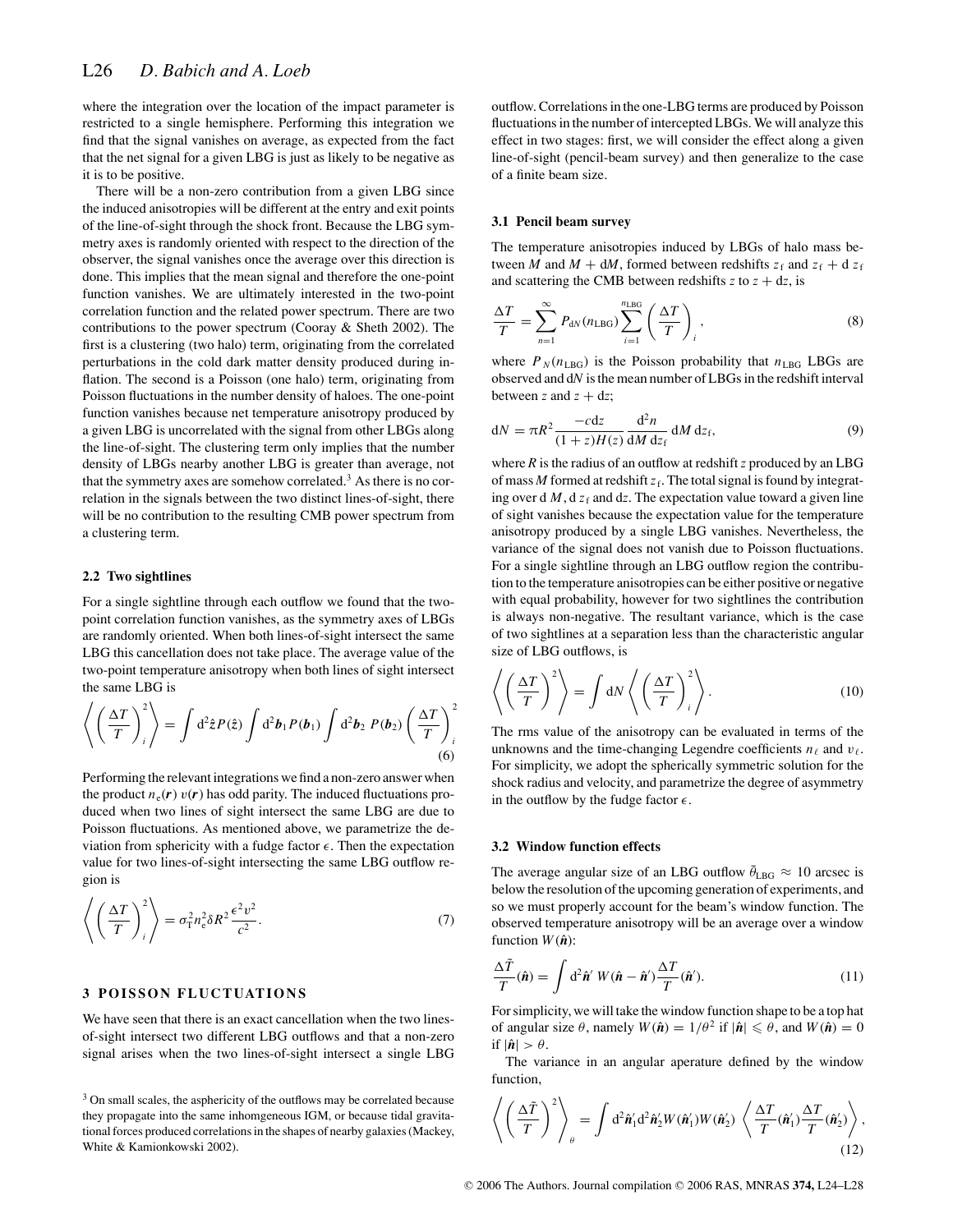which is related to the power spectrum as

$$
\frac{\ell(\ell+1)C_{\ell}}{2\pi} \approx \left\langle \left(\frac{\Delta\tilde{T}}{T}\right)^2 \right\rangle_{\theta=2\pi/\ell}.
$$
 (13)

In order for Poisson fluctuations to give a non-zero result, the two lines of sight  $\hat{\mathbf{n}}_1'$  and  $\hat{\mathbf{n}}_2'$  must intersect the same LBG. Therefore they must be separated by less than  $\bar{\theta}_{\text{LBG}}$ . This requirement allows us to evaluate equation (12) as

$$
\left\langle \left(\frac{\Delta \tilde{T}}{T}\right)^2 \right\rangle_{\theta} = \frac{1}{\theta^2} \int dN \left[ \frac{R}{D_{\rm A}(z)} \right]^2 \left\langle \left(\frac{\Delta T}{T}\right)^2 \right\rangle. \tag{14}
$$

Note that the Fourier multipole corresponding to  $\bar{\theta}_{LBG}$  is  $\ell =$  $2\pi/\bar{\theta}_{\text{LBG}}$ . Here  $D_{\text{A}}(z)$  is the angular diameter distance to redshift *z*.

A broad window function allows for a larger number of LBGs within the beam. The window function is normalized such that it integrates to unity, and so one is observing the fractional fluctuations in the signal as an average over  $\theta^2/\theta_{\text{LBG}}^2$  independent coherence patches in the beam. This is equivalent to a fractional fluctuation of  $1/\sqrt{N}$  as expected from Poisson fluctuations.

# **4 RESULTS**

We numerically solve for the evolution of the shock front in the thin shell approximation (Tegmark et al. 1993; Furlanetto & Loeb 2003), taking into account the effects of the halo gravity and the self gravity of the mass shell, the internal pressure of shocked IGM and the acceleration due to the cosmological constant. When calculating the internal pressure we include Compton cooling, adiabatic cooling, and the addition of shock-heated gas. Initially we assume that a fraction  $f_* = 0.1$  of the baryons assembled into the central LBG form stars with a Scalo initial mass function. In this case there is one supernova per 126 M<sub> $\odot$ </sub> of star formation (Furlanetto & Loeb 2003). Supernovae characteristically produce  $10<sup>51</sup>$  erg of energy, but only a small fraction of this energy,  $f_{SN}$ , couples to the outflow, with the rest being radiated away. We adopt a value of  $f_{SN} = 0.01$ ; see Furlanetto & Loeb (2003) and references within for a more detailed description of our outflow model.

Assuming a Sheth–Tormen mass function (Sheth & Tormen 1999) we include the effects from all possible haloes above the minimum galaxy mass. The lowest galaxy mass is determined by the maximum between the Jeans filtering mass and the cooling mass (dictated by the halo's ability to cool through atomic hydrogen line emission).<sup>4</sup> We allow the LBGs to form between<sup>5</sup>  $z = 2$  and  $z = 8$ . We continue to allow the outflow to evolve until its velocity equals Hubble flow at its radius from the LBG or until  $z = 0$ . Increasing the upper redshift has little effect on our results because of the higher minimum LBG mass, as well as the higher velocity of the Hubble flow which causes the LBG outflows to merge with the IGM at a relatively earlier time. Decreasing the minimum LBG mass could have a significant effect on our results because the ratio of the initial outflow velocity to the halo escape velocity at the initial radius scales as  $v_{\text{init}}/v_{\text{esc}} \propto M^{-2/9}$ . However, in low-mass haloes the star formation time-scale increases



**Figure 2.** Power spectra produced by several secondary mechanisms. The contribution from the LBG outflow is shown as the three blue dot–dashed curves for  $\epsilon = 1$ , 0.5 and 0.25 from top to bottom. The primary CMB anisotropies are shown in the solid black curve; the Ostriker–Vishniac and patchy reionization contributions as calculated by McQuinn et al. (2006) are shown by dotted green and dashed light blue lines, respectively. The observed CBI data points are plotted as red triangles.

and supernova feedback becomes capable of decreasing *f* <sup>∗</sup>. Some starburst activity continues to lower redshifts, albeit with a reduced intensity compared to high-redshift star formation; changing the lower redshift from  $z_F = 2$  to  $z_F = 1$  would change our results by a factor of 2. Because the observed star formation efficiency decreases with decreasing  $z_F$ , our model, which assumes that star formation and the subsequent supernova feedback only depends on the LBG mass, overestimates this change.

In Fig. 2 we show the CMB power spectrum produced by several secondary mechanisms. The three blue dot–dashed curves denote the LBG outflow signal calculated in this Letter for the values of  $\epsilon =$ 1, 0.5 and 0.25 from top to bottom. The green dotted curve delineates the Ostriker–Vishniac effect and the dashed cyan curve describes the patchy reionization effect as calculated by McQuinn et al. (2006)<sup>6</sup> Also, for comparison, we show the primary CMB anisotropies (solid black curve) and the small scale Cosmic Background Imager (CBI) data points (red triangles) (Readhead et al. 2004).

To characterize our results, let us mention some typical quantities for a common LBG halo of mass  $5 \times 10^9$  M<sub> $\odot$ </sub> formed at  $z_F = 2$ . In this case the outflow reaches a maximum comoving radius of 150 kpc at  $z = 0.9$  before it merges with the Hubble flow. At late times the outflow velocity with respect to the local Hubble flow is  $(v - HR)/c \sim 7 \times 10^{-4}$  and the Thomson scattering optical depth through the shock front is  $\tau \approx 10^{-5}$ .

These small characteristic values for the Thomson scattering optical depth and outflow velocity imply that the signal should not be notably polarized. Thomson scattering of a radiation field containing a quadrupole moment will produce polarized radiation. There are two standard ways in which scattering by a halo can produce

<sup>&</sup>lt;sup>4</sup> Note that we include haloes with masses below the observational sensitivity for LBGs, as there is no fundamental reason to exclude these haloes.

<sup>5</sup> We include this lower redshift limit because the phenomenon of downsizing, as well as the evolution of the active galactic nuclei luminosity function, implies that massive galaxies finished forming stars around that redshift.

<sup>6</sup> Note that McQuinn et al. (2006) used a different cosmological model with a higher value of  $\sigma_8 = 0.9$ . This artificially raises the amplitude of the results compared to value of  $\sigma_8 = 0.73$  adopted in this work in line with *WMAP*3.